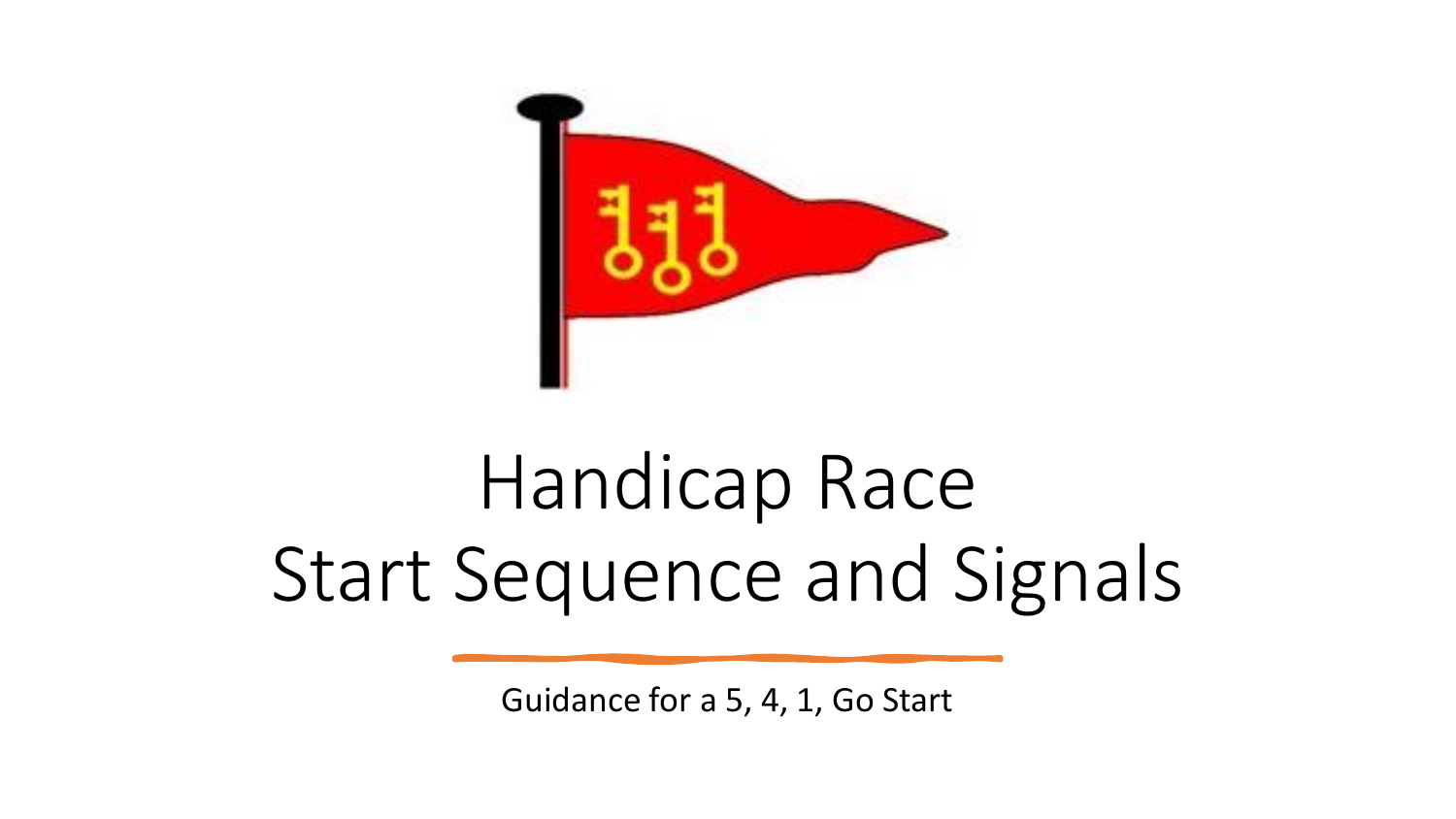## **Start Sequence Commencing – Ring Bell**



Ring the bell to let all competitors know the start sequence will be commencing soon. Competitors should be ready to sail.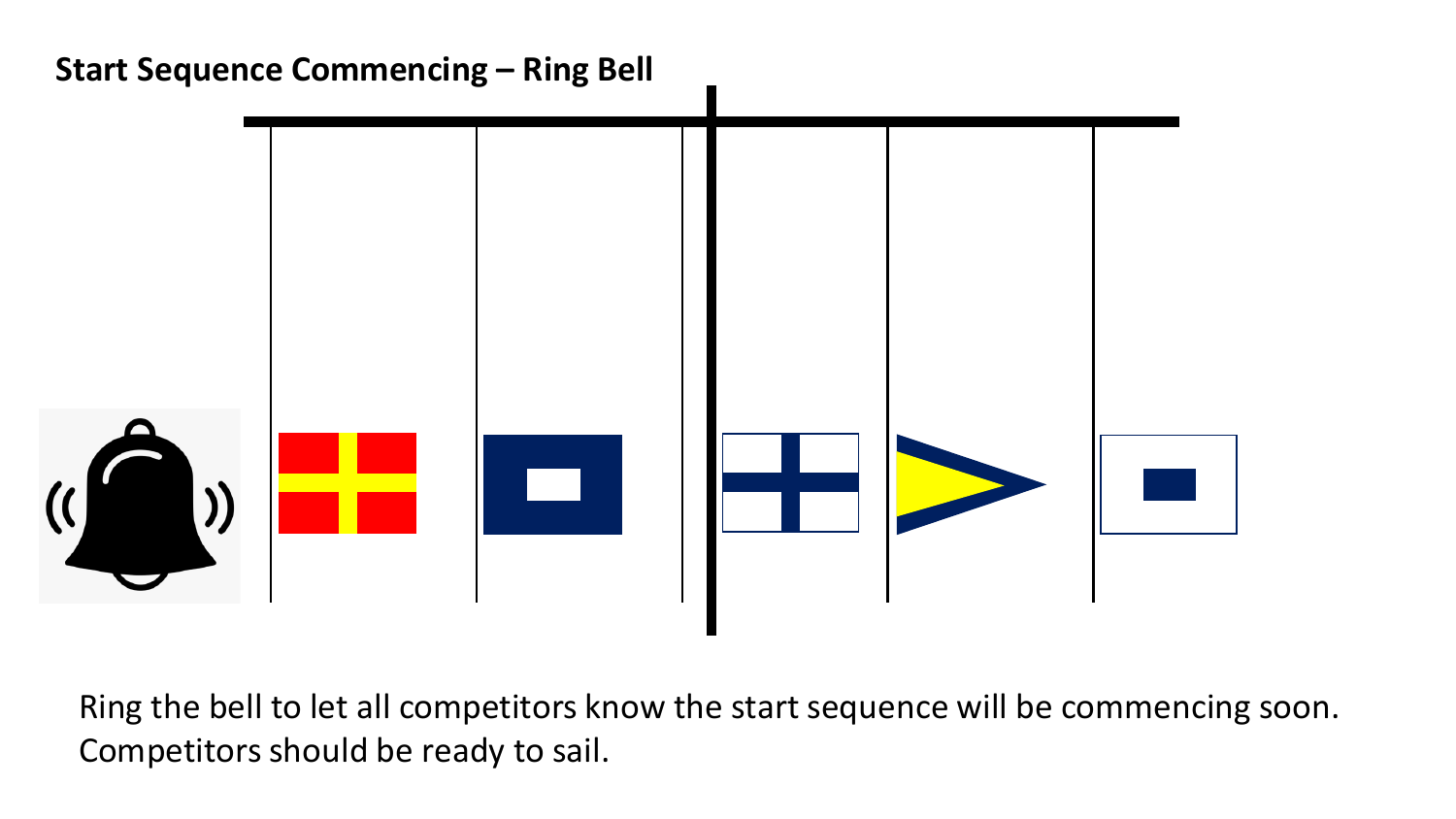## **Warning Signal – 5 Minutes to Start –– Raise Class Flag**



Commence the start sequence from the timing system.

The system will automatically sound the horn with 5 minutes to go.

Raise the Class Flag, the illustration shows the "All Classes Flag" used for mixed handicap races.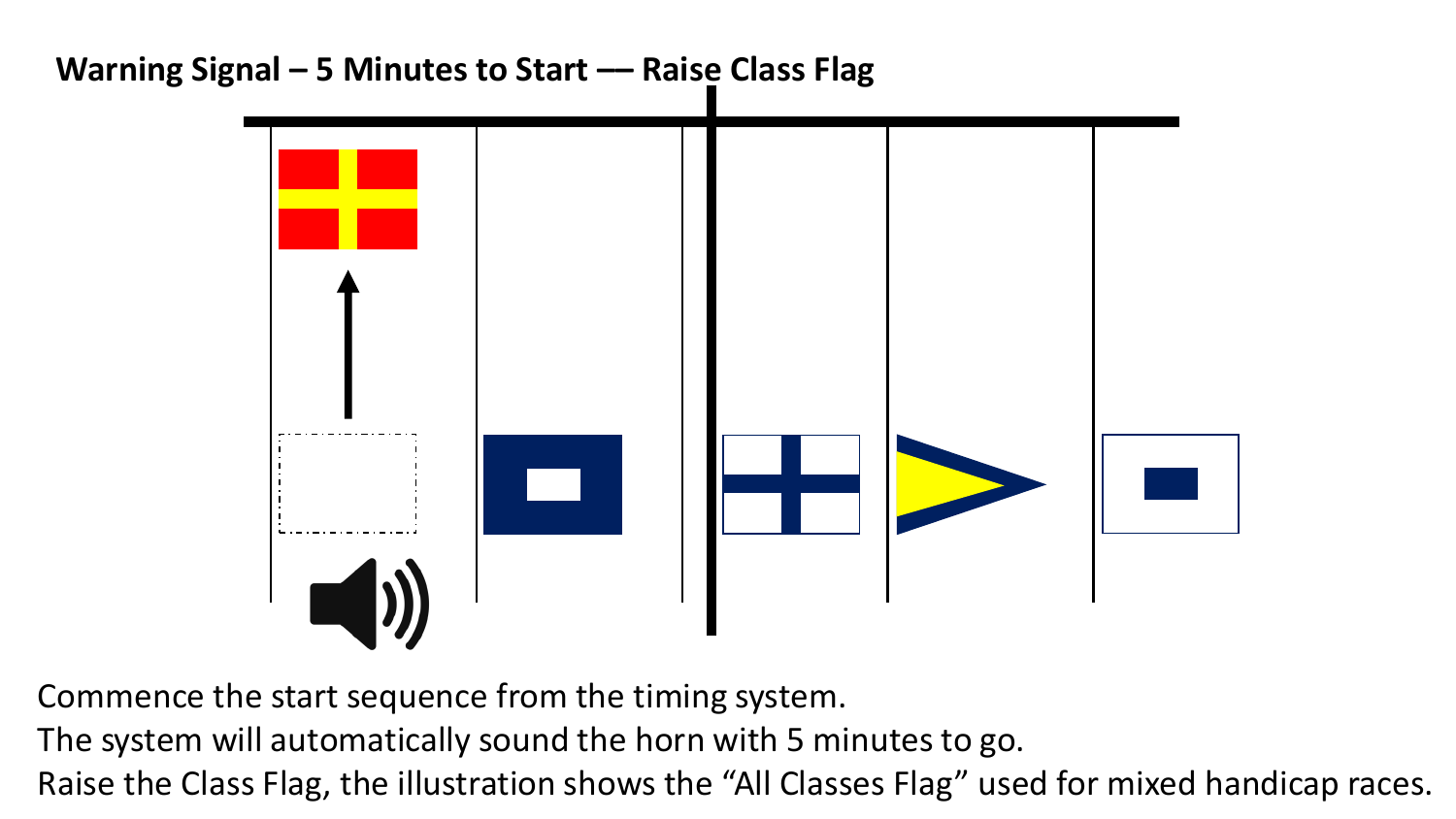#### **Preparatory Signal - 4 Minutes to Start – Raise Preparatory Flag**



The timing system will automatically sound the 4 minute Preparatory horn. Raise the Preparatory flag.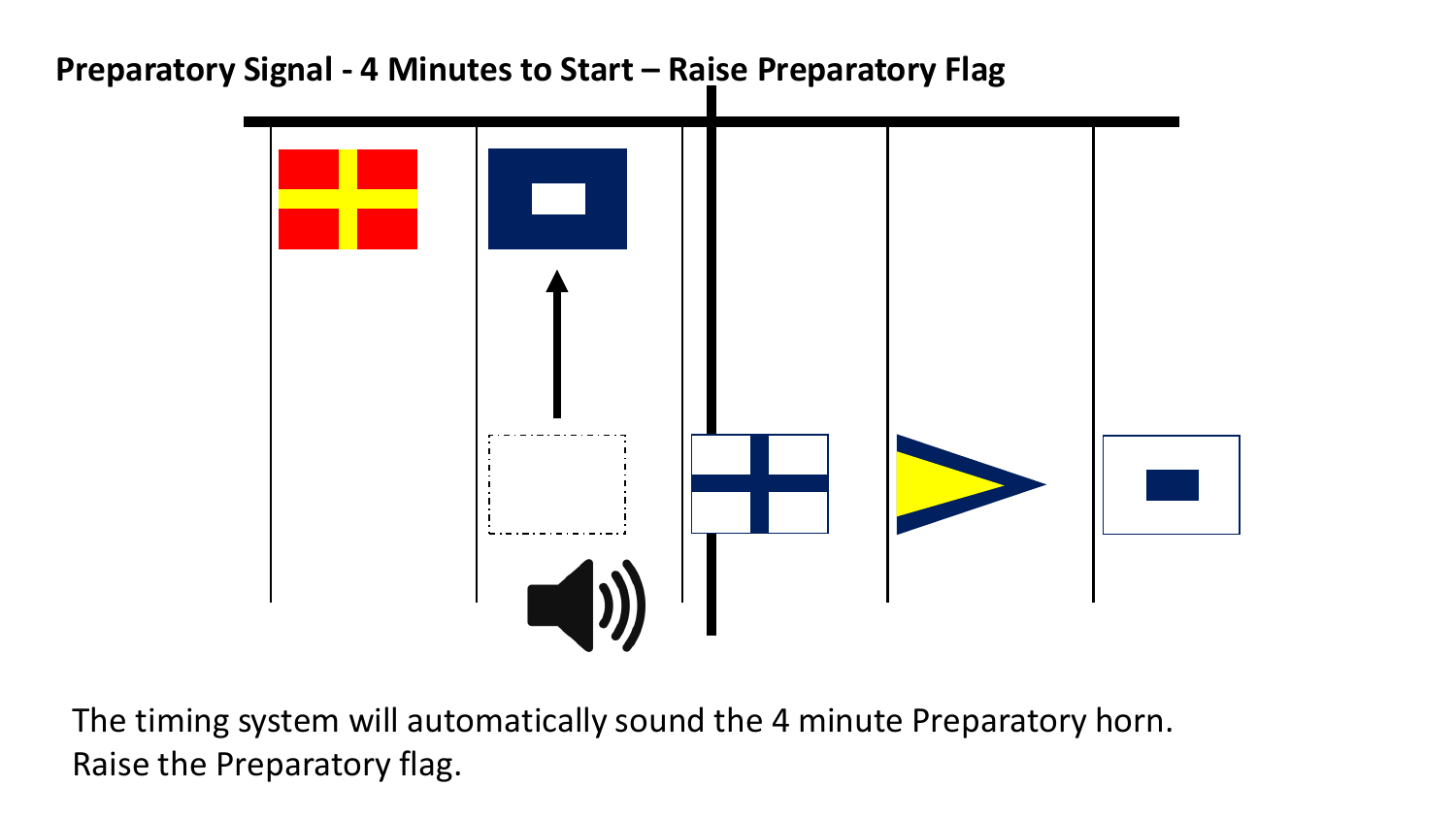## **1 Minute to Start – Lower Preparatory Flag**



The timing system will automatically sound the 1 minute Preparatory horn. Lower the Preparatory flag.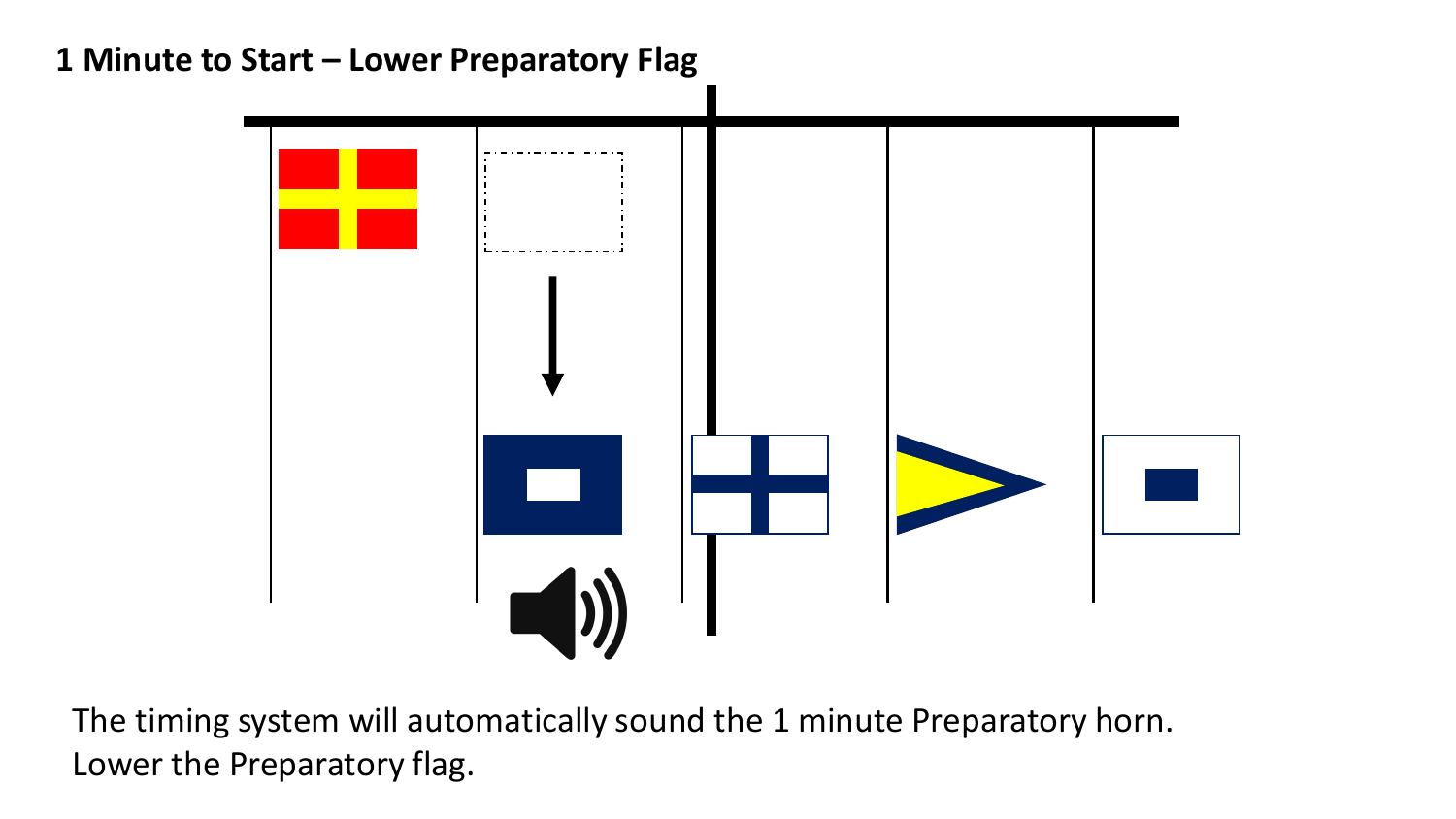# **Go – 0 Minutes to Start – Lower Class Flag**



The timing system will automatically sound the "Go" horn. Lower the "All Classes" flag.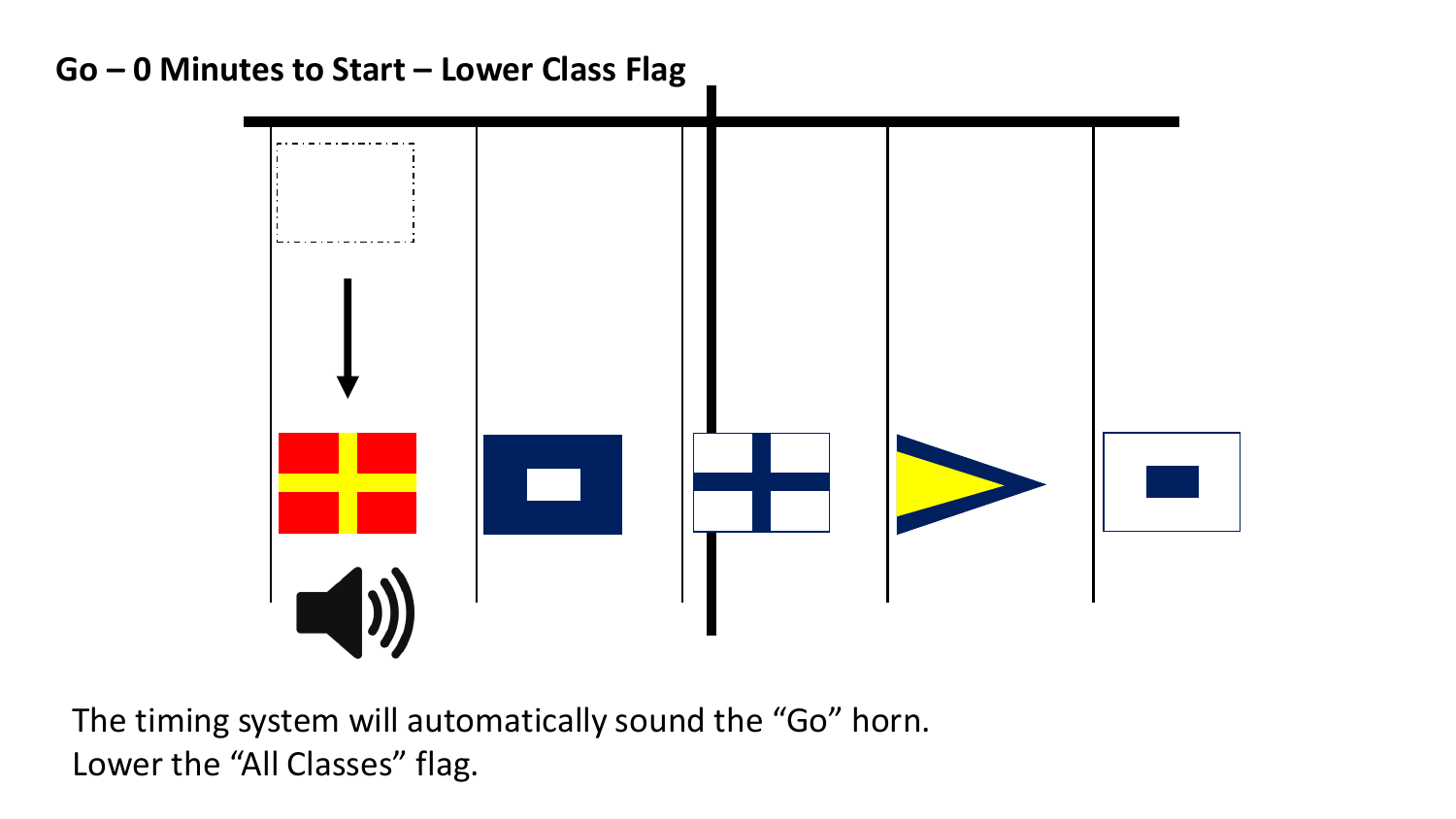## **Individual Recall – Raise Flag X**



Raise the X Flag and manually sound the horn once when one (or more) competitors are over the start line before the race starts.

The X flag shall be displayed until all such boats have sailed completely to the pre-start side of the of the starting line.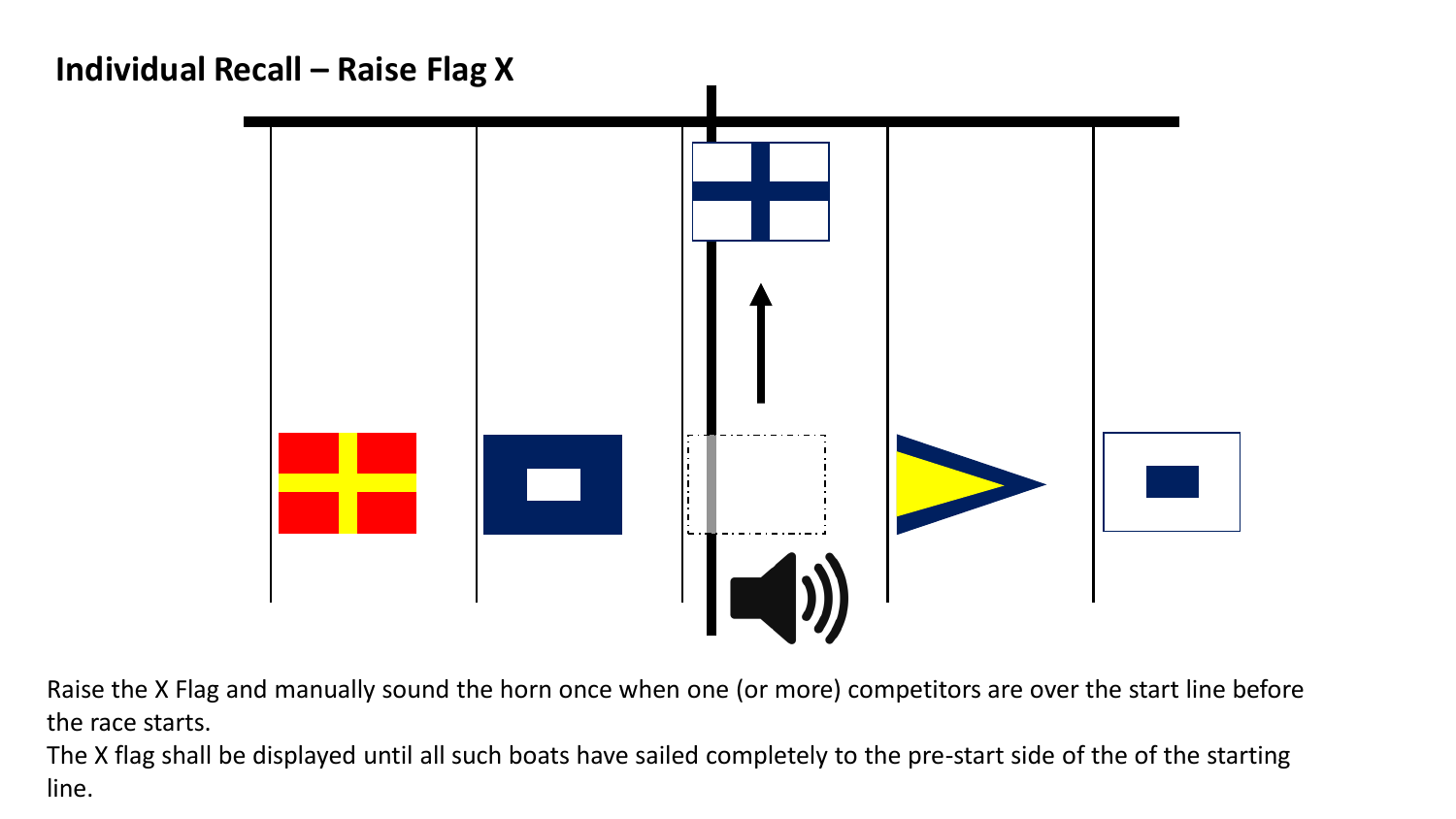

A general recall may occur when at the starting signal the race committee is unable to identify boats that are on the course side over the start line.

The First Substitute Pennant is raised and manually sound the horn twice.

All competitors must return behind the start line and the race will be restarted.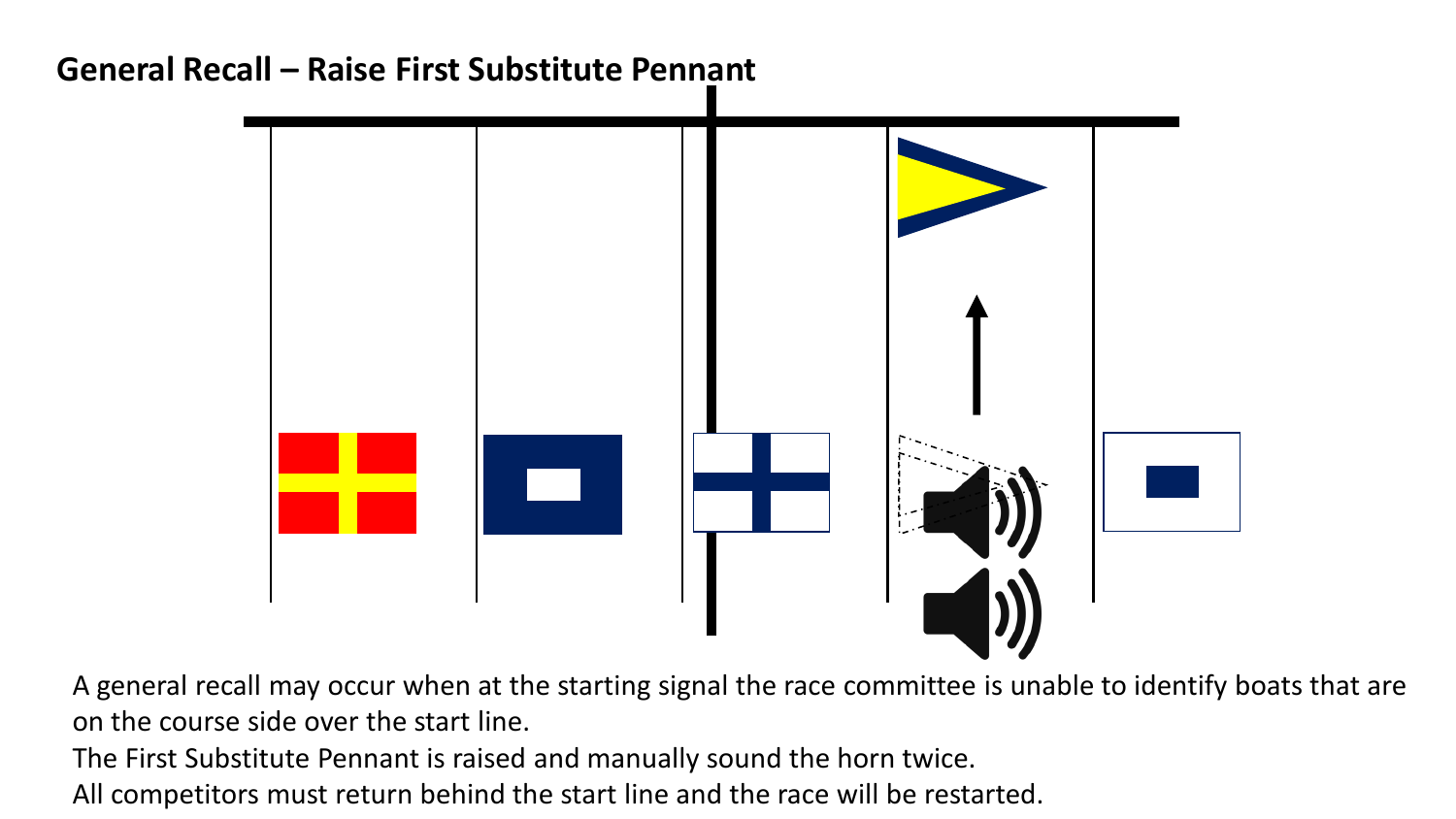## **General Recall Restart – 1 Minute Before New Start Sequence**



Following a general recall the 5, 4, 1, Go sequence will be repeated for a new start.

1 minute before the new start sequence the First Substitute pennant is lowered and manually sound the horn once.

Restart the 5, 4, 1, Go sequence.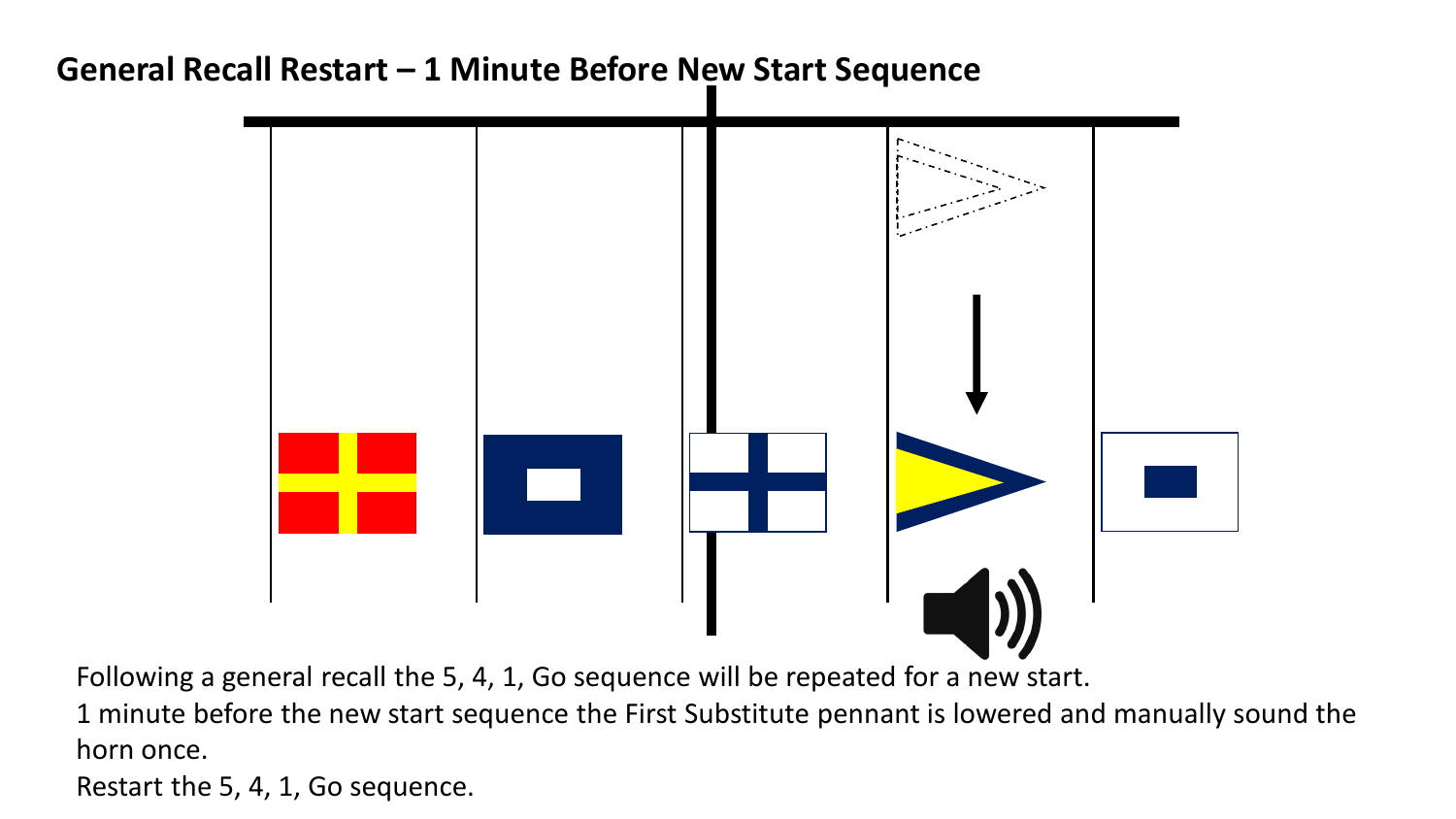#### **During the Race – Keep Track of the Laps Completed**



As each competitor completes a lap record their position in the race.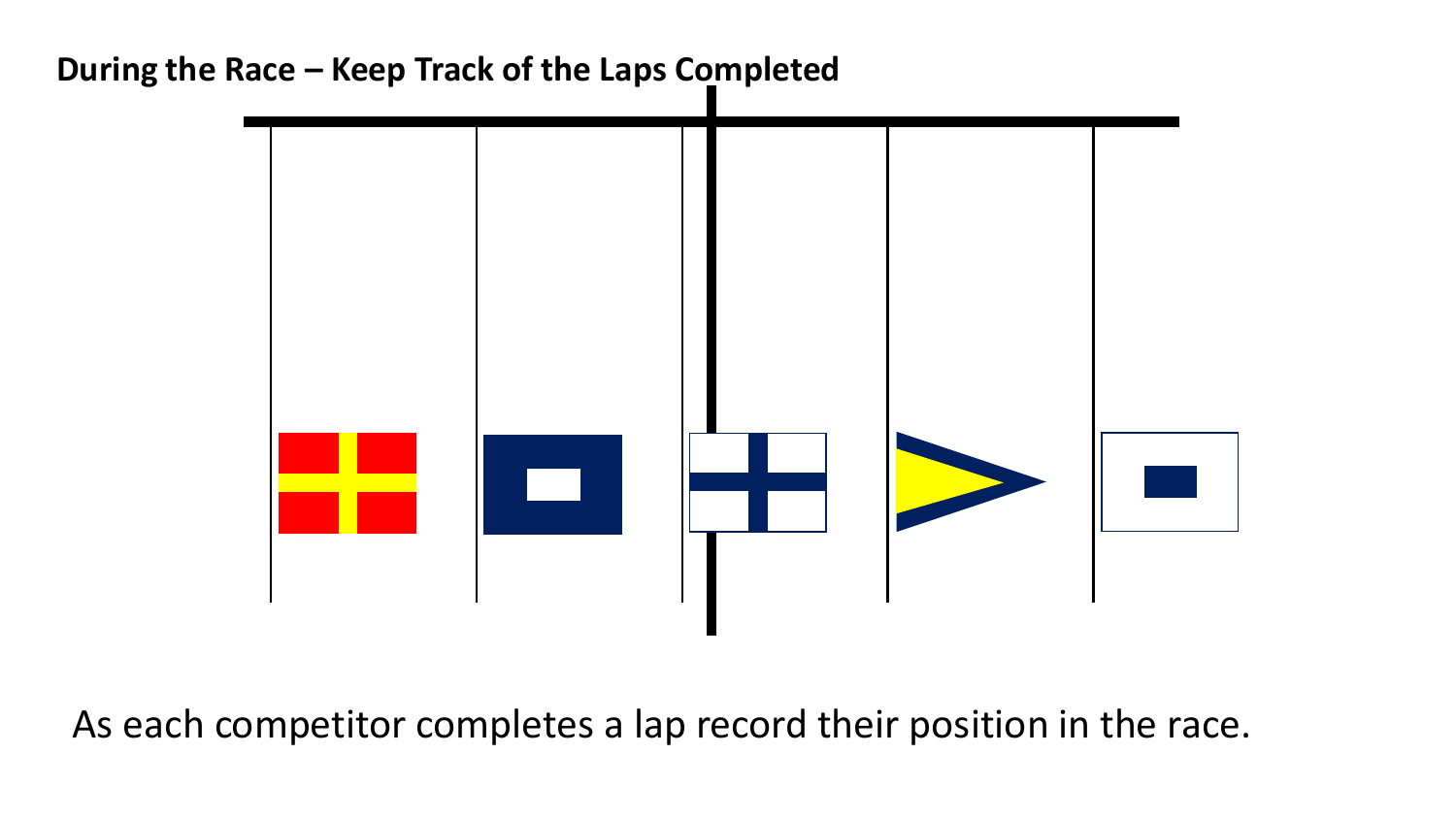#### **Shortened Course**



If the conditions are causing the race to take longer than expected (typically 45 mins) then the OOD can choose to shorten the course.

As the lead boat rounds the penultimate mark before the finish line raise the "S" flag and sound the horn twice.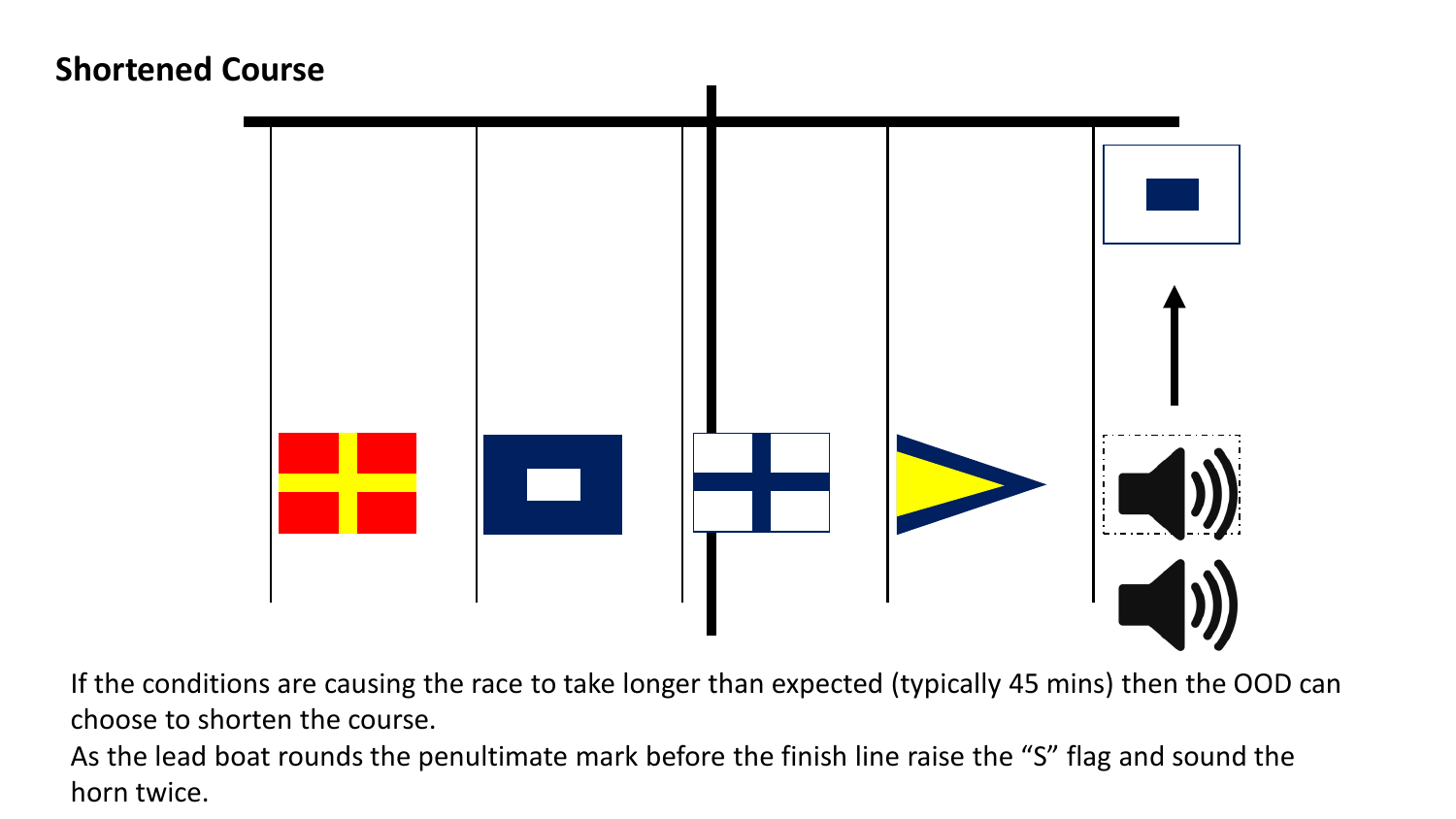# **Finish**



As each competitor's bows cross the finish line ring the bell and press "Store" on the race timing software.

Ensure that the order in which competitors crossed the line is recorded so that their time is correctly attributed for the handicap calculation.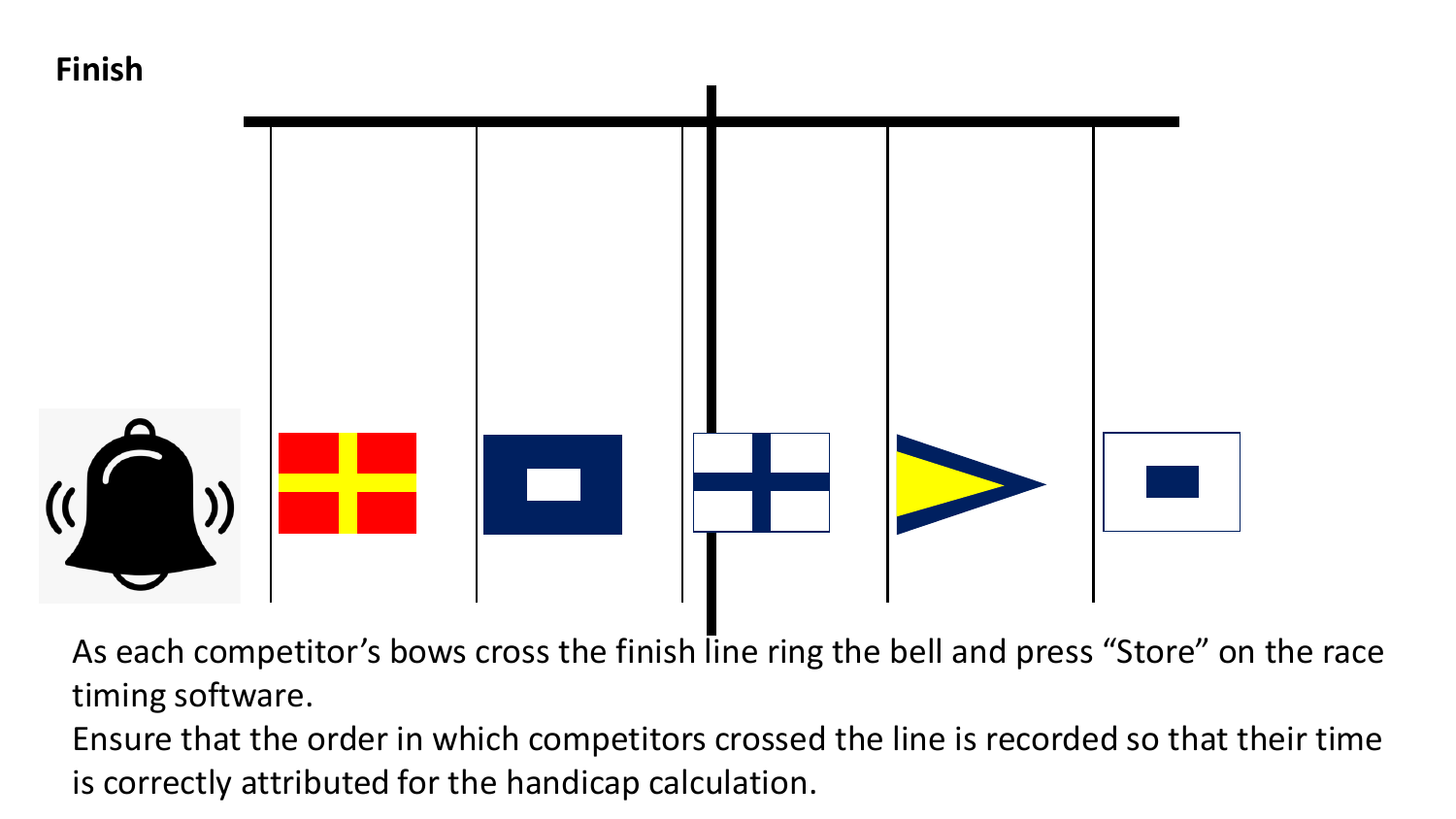## **Finish – Shortened Course**



As each competitor's bows cross the finish line ring the bell and press "Store" on the race timing software. Ensure that order in which competitors crossed the line is recorded so that their time is correctly attributed for the handicap calculation.

Ensure that the number of laps completed by each competitor is recorded. Any competitor who completed fewer laps than the lead boat will have their time adjusted on a pro-rata basis.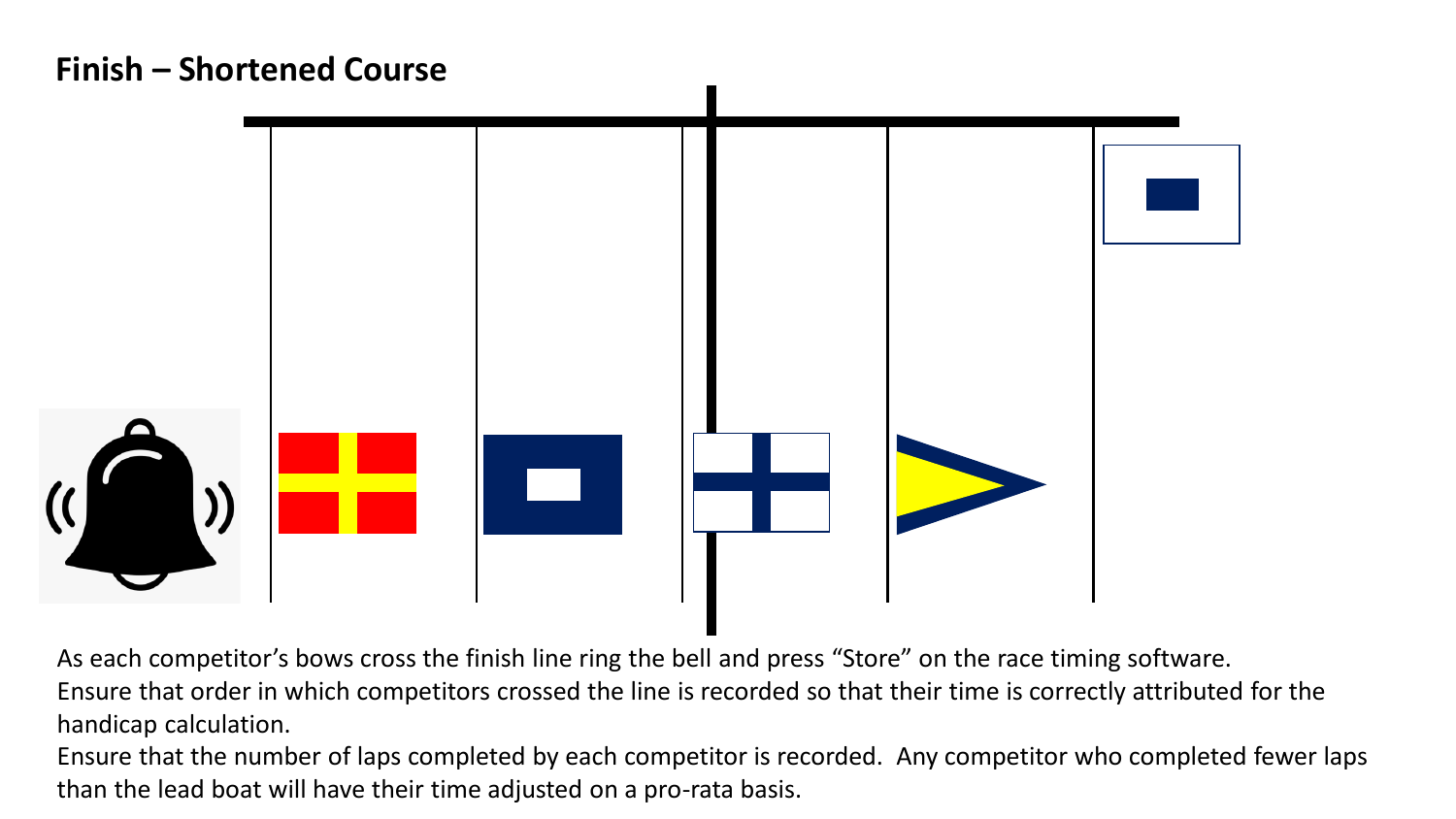



# **Preparatory Flag**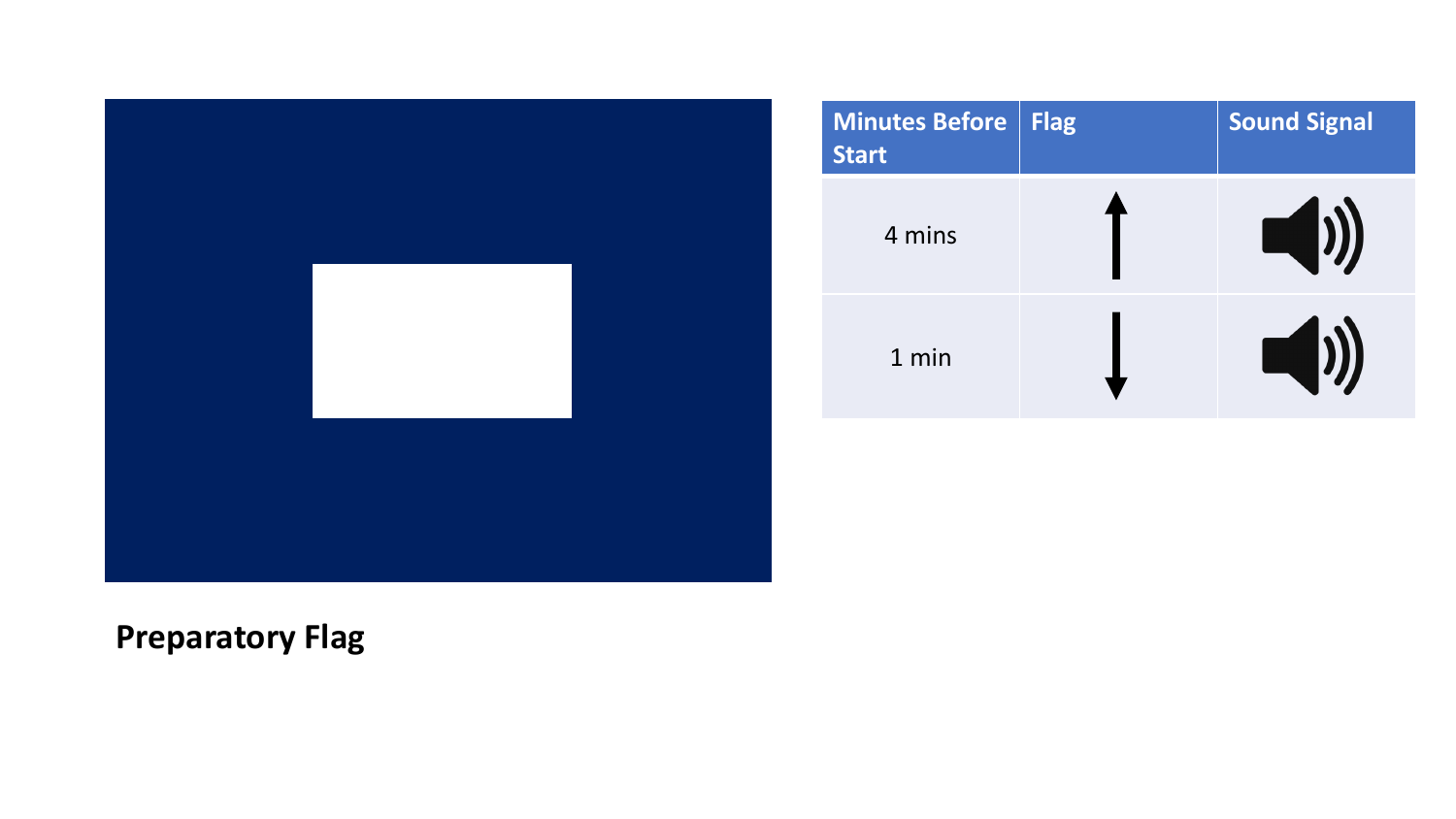| Minutes Before   Flag<br><b>Start</b> | <b>Sound Signal</b>                         |
|---------------------------------------|---------------------------------------------|
| 5 mins                                | $\begin{pmatrix} 1 \\ 0 \end{pmatrix}$      |
| 0 mins                                | $\begin{pmatrix} 1 \\ 0 \\ 0 \end{pmatrix}$ |
|                                       |                                             |

**Mixed Fleet – Class Flag**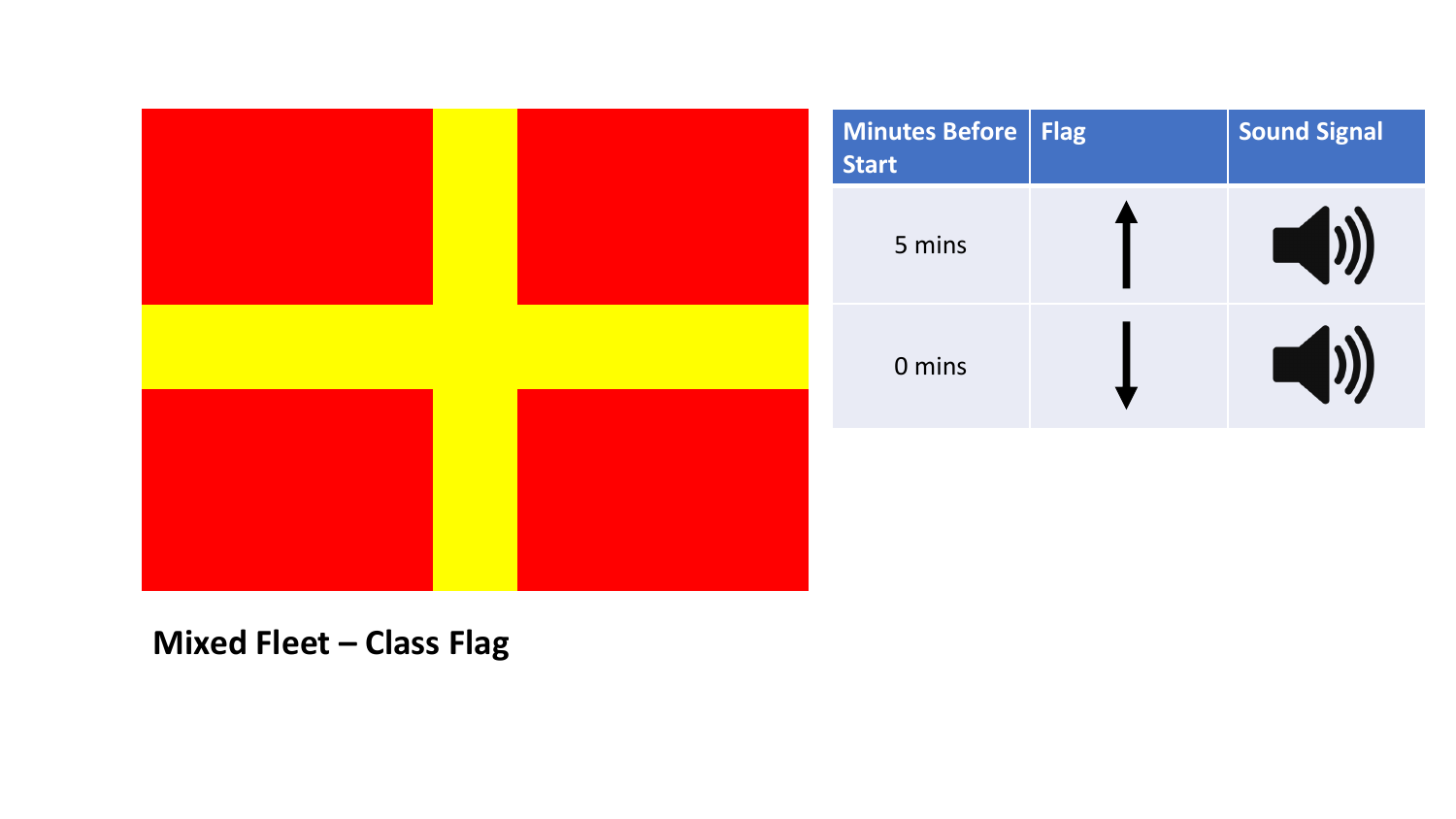

#### **X Flag – Individual Recall**

If at the start signal a boat is over the line (on course side) they must go back and re-cross the line before continuing. To signal to them that they were over you, the race committee shall promptly display flag X, the Individual Recall flag, with one sound. This flag shall be displayed until all such boats have sailed completely to the pre-start side of the starting line.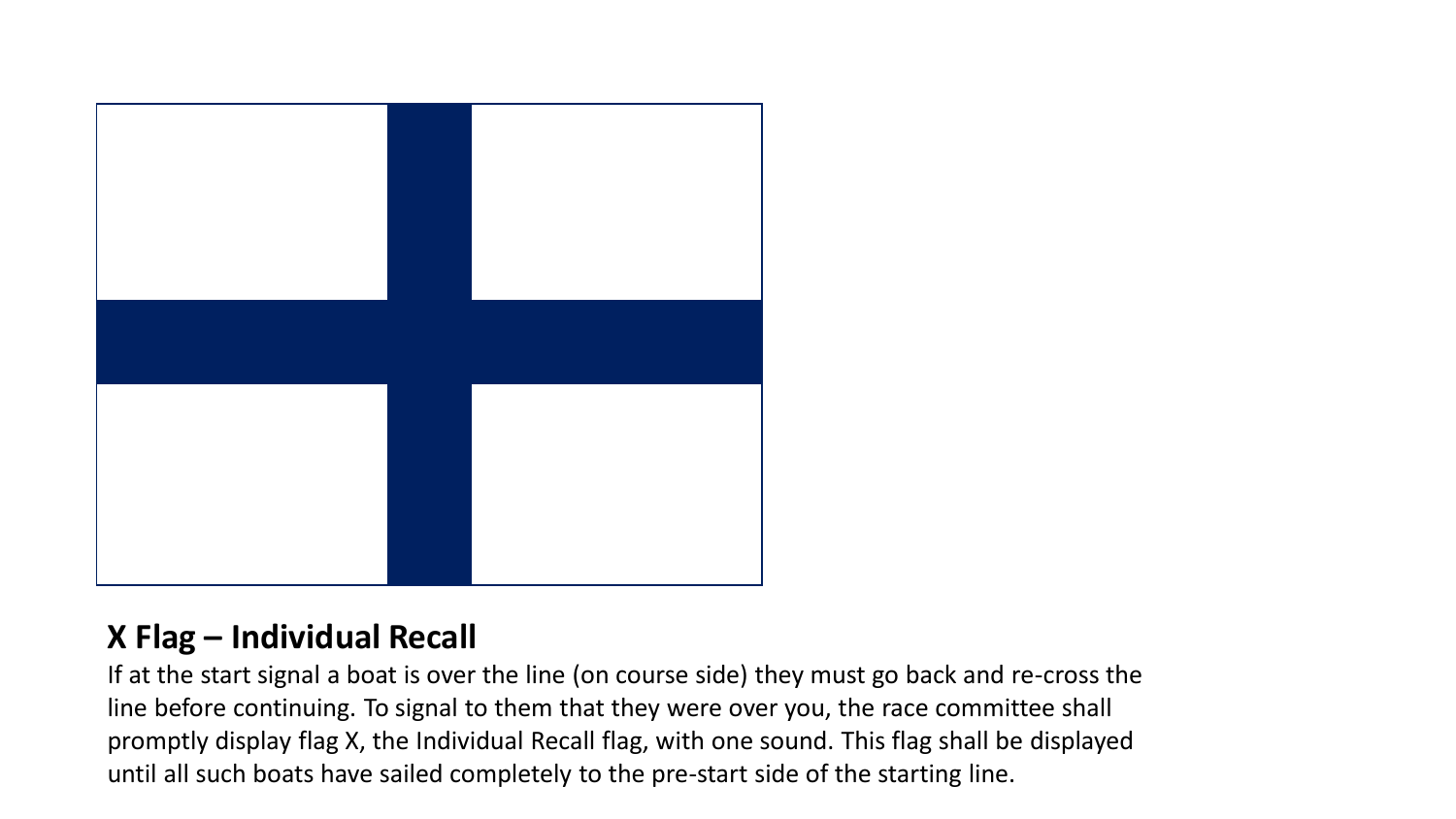

#### **Substitute Pennant – General Recall**

When at the starting signal, you, the race committee is unable to identify boats that are over the line (on the course side) or if there has been an error in the starting procedure, you may signal a general recall (display the First Substitute with two sounds). The warning signal for a new start for the recalled race shall be made one minute after the First Substitute is removed (one sound).